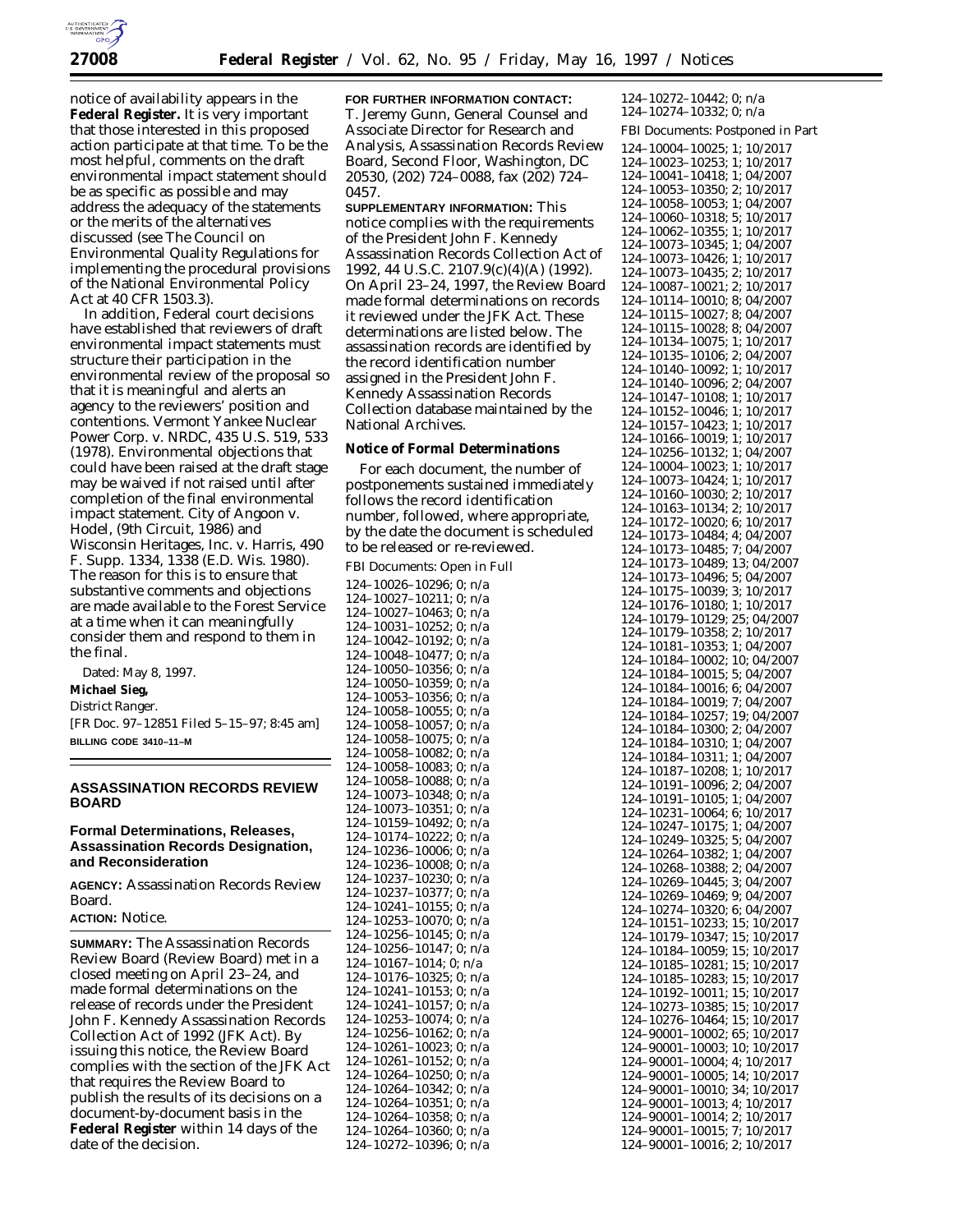| 124-90001-10017; 4; 10/2017      | 104-10071-10366; 11; 10/2017         | 180-10143-10163; 1; 10/2017                       |
|----------------------------------|--------------------------------------|---------------------------------------------------|
| 124-90001-10022; 5; 10/2017      | 104-10071-10368; 9; 10/2017          | 180-10143-10173; 2; 10/2017                       |
| 124-90001-10023; 6; 10/2017      | 104-10071-10372; 5; 10/2017          | 180-10143-10194; 3; 10/2017                       |
| 124-90001-10026; 7; 10/2017      | 104-10071-10375; 5; 10/2017          | 180-10143-10203; 2; 10/2017                       |
| 124-90001-10031; 1; 10/2017      | $104 - 10071 - 10383$ ; 4; $10/2017$ | 180-10143-10204; 4; 10/2017                       |
|                                  | 104-10071-10388; 3; 10/2017          | 180-10143-10206; 1; 10/2017                       |
| CIA Documents: Postponed in Part |                                      |                                                   |
| 104-10069-10068; 2; 10/2017      | 104–10071–10393; 2; 10/2017          | 180-10143-10211; 5; 05/2001                       |
|                                  | 104-10071-10402; 8; 10/2017          | 180-10143-10212; 4; 10/2017                       |
| 104-10069-10077; 3; 10/2017      | 104-10071-10408; 1; 10/2017          | INS Documents: Postponed in Part                  |
| 104-10069-10082; 1; 10/2017      | 104-10071-10412; 1; 10/2017          |                                                   |
| 104-10069-10086; 1; 10/2017      | 104-10071-10421; 2; 10/2017          | 136-10001-10356; 1; 10/2017                       |
| 104-10069-10094; 3; 10/2017      | 104-10071-10432; 1; 10/2017          | NSA Documents: Postponed in Part:                 |
| 104-10069-10100; 1; 10/2017      | 104-10071-10437; 1; 10/2017          |                                                   |
| 104-10069-10102; 1; 10/2017      |                                      | 144-10001-10161; 1; 10/2017                       |
| 104-10069-10103; 2; 10/2017      | 104-10072-10000; 1; 10/2017          | 144-10001-10186; 2; 10/2017                       |
|                                  | 104-10072-10013; 4; 10/2017          | 144-10001-10188; 6; 10/2017                       |
| 104-10069-10104; 1; 10/2017      | 104-10072-10016; 1; 10/2017          | $144 - 10001 - 10213$ ; 5; 10/2017                |
| 104-10069-10112; 7; 10/2017      | 104-10072-10020; 2; 10/2017          | 144-10001-10214; 4; 10/2017                       |
| 104-10069-10122; 4; 10/2017      | 104-10072-10021; 6; 10/2017          | 144-10001-10215; 2; 10/2017                       |
| 104-10069-10194; 1; 10/2017      | 104-10072-10023; 1; 10/2017          |                                                   |
| 104-10069-10236; 4; 10/2017      | 104-10072-10032; 12; 10/2017         | $144-10001-10217$ ; 5; 10/2017                    |
| 104-10069-10237; 1; 10/2017      |                                      | 144-10001-10218; 3; 10/2017                       |
| 104-10069-10275; 3; 10/2017      | 104-10072-10077; 1; 10/2017          | 144-10001-10219; 2; 10/2017                       |
|                                  | 104-10072-10080; 6; 10/2017          | 144-10001-10227; 1; 10/2017                       |
| 104-10069-10281; 2; 10/2017      | $104-10072-10083; 2; 10/2017$        | 144-10001-10229; 3; 10/2017                       |
| 104-10069-10283; 3; 10/2017      | 104-10072-10088; 23; 10/2017         | $144 - 10001 - 10230$ ; 4; 10/2017                |
| 104-10069-10285; 1; 10/2017      | 104-10072-10089; 5; 10/2017          | 144-10001-10246; 1; 10/2017                       |
| 104-10069-10288; 3; 10/2017      | 104-10072-10094; 10; 10/2017         |                                                   |
| 104-10069-10299; 2; 10/2017      | 104-10072-10101; 8; 10/2017          | <b>Notice of Additional Releases</b>              |
| 104-10069-10332; 6; 10/2017      |                                      |                                                   |
| 104-10069-10334; 3; 10/2017      | 104-10072-10107; 2; 10/2017          | After consultation with appropriate               |
|                                  | 104-10072-10112; 1; 10/2017          | Federal agencies, the Review Board                |
| 104-10069-10349; 11; 10/2017     | 104-10072-10114; 5; 10/2017          |                                                   |
| 104-10069-10374; 10; 10/2017     | 104-10072-10144; 1; 10/2017          | announces that the following Central              |
| 104-10069-10375; 10; 10/2017     | 104-10072-10186; 3; 10/2017          | Intelligence Agency records are now               |
| 104-10069-10376; 1; 10/2017      | 104-10072-10188; 9; 10/2017          | being opened in full:                             |
| 104-10069-10421; 1; 10/2017      | 104-10072-10212; 1; 10/2017          |                                                   |
| 104-10069-10432; 3; 10/2017      |                                      | 104-10001-10011; 104-10001-10020; 104-            |
| 104-10070-10086; 3; 10/2017      | 104-10072-10225; 19; 10/2017         | 10001-10030; 104-10001-10060; 104-                |
| 104-10070-10089; 3; 10/2017      | 104-10072-10226; 5; 10/2017          | 10001-10065; 104-10001-10068; 104-                |
|                                  | 104-10072-10260; 1; 10/2017          | 10001-10070; 104-10001-10138; 104-                |
| 104-10070-10090; 2; 10/2017      | 104-10072-10262; 7; 10/2017          | 10001-10143; 104-10001-10156; 104-                |
| 104-10070-10091; 1; 10/2017      | 104-10072-10263; 1; 10/2017          | 10001-10161; 104-10001-10161; 104-                |
| 104-10070-10117; 6; 10/2017      | 104-10072-10264; 2; 10/2017          |                                                   |
| 104-10070-10118; 9; 10/2017      | 104-10072-10267; 1; 10/2017          | 10001-10165; 104-10001-10176; 104-                |
| 104-10070-10122; 2; 10/2017      |                                      | $10002 - 10002$ ; $104 - 10002 - 10003$ ; $104 -$ |
| 104-10070-10147; 1; 10/2017      | 104-10072-10272; 5; 10/2017          | 10002-10006; 104-10002-10011; 104-                |
| 104-10070-10150; 10; 10/2017     | 104-10072-10276; 1; 10/2017          | $10002 - 10012$ ; $104 - 10002 - 10013$ ; $104 -$ |
|                                  | 104-10072-10288; 3; 10/2017          | 10002-10015; 104-10002-10020; 104-                |
| 104-10070-10172; 1; 10/2017      | 104-10072-10291; 19; 10/2017         | 10002-10038; 104-10002-10041; 104-                |
| 104-10071-10106; 2; 10/2017      | 104-10072-10311; 8; 10/2017          | 10002-10042; 104-10002-10057; 104-                |
| 104-10071-10108; 1; 10/2017      | 104-10073-10070; 5; 10/2017          | 10002-10065; 104-10002-10091; 104-                |
| 104-10071-10222; 5; 10/2017      | 104-10073-10072; 3; 10/2017          |                                                   |
| 104-10071-10229; 7; 10/2017      |                                      | 10002-10093; 104-10002-10099; 104-                |
| 104-10071-10237; 5; 10/2017      | HSCA Documents: Postponed in Part    | 10002-10103; 104-10002-10111; 104-10002-          |
| 104-10071-10238; 1; 10/2017      | 180-10142-10308; 8; 10/2017          | 10114; 104-10002-10120; 104-10002-10124;          |
| 104-10071-10239; 3; 10/2017      | 180-10142-10310; 7; 10/2017          | 104-10002-10126; 104-10002-10127; 104-            |
|                                  |                                      | 10003-10003; 104-10003-10007; 104-10003-          |
| 104-10071-10243; 1; 10/2017      | 180-10142-10311; 6; 10/2017          | 10010; 104-10003-10013; 104-10003-10018;          |
| 104-10071-10248; 4; 10/2017      | 180-10142-10312; 5; 10/2017          | 104-10003-10028; 104-10003-10033; 104-            |
| 104-10071-10254; 5; 10/2017      | 180-10142-10315; 2; 10/2017          | 10003-10046; 104-10003-10048; 104-                |
| 104-10071-10260; 4; 10/2017      | 180-10142-10316; 6; 10/2017          | 10003-10051; 104-10003-10052; 104-                |
| 104-10071-10269; 5; 10/2017      | 180-10142-10317; 1; 10/2017          |                                                   |
| 104-10071-10274; 3; 10/2017      | 180-10142-10318; 3; 10/2017          | 10003-10054; 104-10003-10061; 104-                |
| 104-10071-10279; 5; 10/2017      | 180-10142-10320; 1; 05/2001          | 10003-10063; 104-10003-10065; 104-                |
| 104-10071-10282; 5; 10/2017      | 180-10142-10373; 3; 10/2017          | 10003-10068; 104-10003-10080; 104-                |
| 104-10071-10294; 5; 10/2017      | 180-10142-10379; 8; 10/2017          | 10003-10082; 104-10003-10084; 104-                |
| 104-10071-10302; 4; 10/2017      |                                      | 10003-10107; 104-10003-10133; 104-                |
|                                  | 180-10142-10385; 13; 10/2017         | 10003-10138; 104-10003-10141; 104-                |
| 104-10071-10315; 11; 10/2017     | 180-10142-10389; 1; 10/2017          | 10003-10155; 104-10003-10184; 104-                |
| 104-10071-10316; 5; 10/2017      | 180-10142-10390; 1; 10/2017          | 10003-10189; 104-10003-10190; 104-                |
| 104-10071-10318; 13; 10/2017     | 180-10142-10404; 3; 10/2017          | 10003-10192; 104-10003-10205; 104-                |
| 104-10071-10321; 5; 10/2017      | 180-10142-10406; 3; 10/2017          |                                                   |
| 104-10071-10323; 3; 10/2017      | 180-10142-10413; 16; 10/2017         | 10003-10206; 104-10003-10208; 104-                |
| 104-10071-10327; 5; 10/2017      | 180-10143-10109; 5; 10/2017          | 10003-10230; 104-10003-10233; 104-                |
| 104-10071-10330; 5; 10/2017      | 180-10143-10110; 1; 10/2017          | 10013-10169                                       |
|                                  |                                      | After consultation with appropriate               |
| 104–10071–10334; 4; 10/2017      | 180–10143–10111; 11; 10/2017         |                                                   |
| 104-10071-10336; 5; 10/2017      | 180-10143-10114; 5; 10/2017          | Federal agencies, the Review Board                |
| 104-10071-10339; 6; 10/2017      | 180-10143-10116; 10; 05/2001         | announces that the following House                |
| 104–10071–10343; 4; 10/2017      | 180-10143-10121; 2; 10/2017          | Select Committee on Assassination                 |
| 104-10071-10349; 6; 10/2017      | 180-10143-10131; 6; 10/2017          |                                                   |
| 104-10071-10357; 4; 10/2017      | 180–10143–10134; 38; 10/2017         | records are now being opened in full:             |
| 104-10071-10360; 1; 10/2017      |                                      |                                                   |
|                                  | 180-10143-10145; 18; 10/2017         | 180-10065-10381; 180-10068-10372; 180-            |
| 104-10071-10363; 5; 10/2017      | 180-10143-10151; 3; 10/2017          | 10068-10373; 180-10071-10068; 180-                |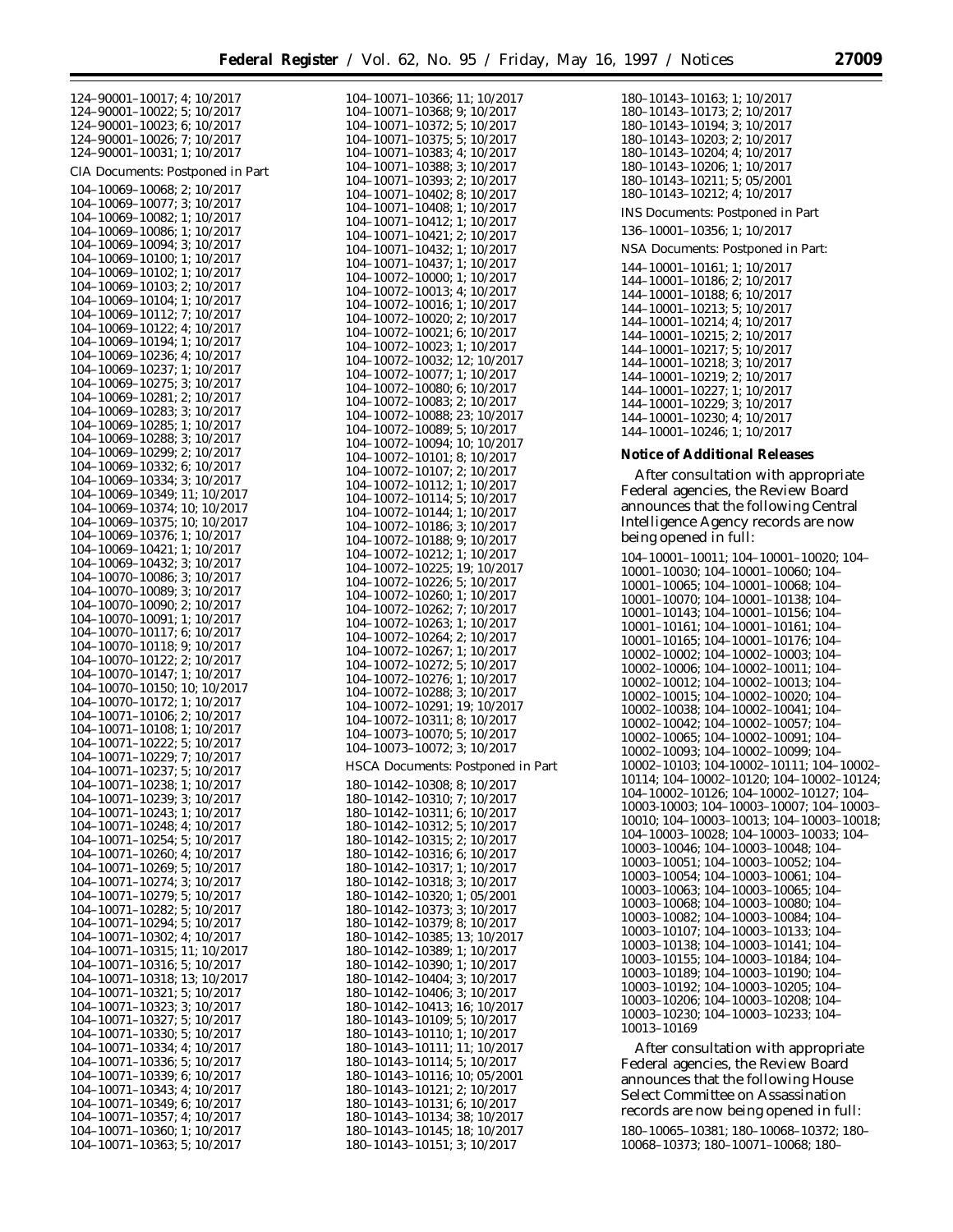| 10072-10081; 180-10073-10070; 180- | 10110-10213; 180-10110-10218; 180-         |
|------------------------------------|--------------------------------------------|
| 10073-10071; 180-10073-10138; 180- | 10110-10219; 180-10110-10234; 180-         |
| 10074-10440; 180-10075-10136; 180- | 10112-10413; 180-10112-10427; 180-         |
| 10075-10137; 180-10075-10355; 180- | 10114-10323; 180-10114-10329; 180-         |
| 10076-10310; 180-10076-10403; 180- | 10116-10101; 180-10116-10102; 180-         |
| 10076-10415; 180-10077-10063; 180- | 10116-10201; 180-10117-10138; 180-         |
| 10078-10017; 180-10078-10409; 180- | 10117-10228; 180-10120-10311; 180-         |
| 10080-10416; 180-10080-10417; 180- | 10120-10334; 180-10120-10356               |
| 10083-10142; 180-10094-10182; 180- | After consultation with appropriate        |
| 10094-10453; 180-10096-10038; 180- |                                            |
| 10097-10343; 180-10097-10344; 180- | Federal agencies, the Review Board         |
| 10101-10267; 180-10101-10291; 180- | announces that the following Ford          |
| 10102-10315; 180-10102-10492; 180- | Library records are now being opened in    |
| 10104-10116; 180-10104-10219; 180- | full:                                      |
| 10104-10404; 180-10104-10405; 180- | 178-10002-10087; 178-10002-10157; 178-     |
| 10104-10406; 180-10105-10075; 180- | 10002-10160; 178-10002-10161; 178-         |
| 10105-10083; 180-10105-10207; 180- | 10002-10162; 178-10002-10163; 178-         |
| 10105-10306; 180-10105-10329; 180- | 10002-10164; 178-10002-10165; 178-         |
| 10106-10376; 180-10106-10384; 180- | 10002-10178; 178-10002-10184; 178-         |
| 10108-10018; 180-10108-10081; 180- | 10002-10196; 178-10002-10246; 178-         |
| 10108-10208; 180-10108-10232; 180- | 10002-10348; 178-10002-10361; 178-         |
| 10110-10051; 180-10110-10052; 180- | 10003-10050; 178-10003-10321; 178-         |
| 10110-10053; 180-10110-10055; 180- | 10004-10052; 178-10004-10128; 178-         |
| 10110-10060; 180-10110-10084; 180- | 10004-10282                                |
| 10110-10087; 180-10110-10088; 180- |                                            |
| 10110-10089; 180-10110-10090; 180- | After consultation with appropriate        |
| 10110-10098; 180-10110-10107; 180- | Federal agencies, the Review Board         |
| 10110-10109; 180-10110-10111; 180- | announces that the following National      |
| 10110-10112; 180-10110-10114; 180- | <b>Archives and Records Administration</b> |
| 10110-10115; 180-10110-10116; 180- | records are now being opened in full:      |
| 10110-10117; 180-10110-10119; 180- | 179-20001-10111, 179-20001-10148, 179-     |
| 10110-10120; 180-10110-10126; 180- | 20001-10172, 179-20001-10223, 179-         |
| 10110-10128; 180-10110-10148; 180- | 20001-10258, 179-20001-10264, 179-         |
| 10110-10149; 180-10110-10151; 180- | 20001-10271, 179-20001-10325, 179-         |
| 10110-10153; 180-10110-10154; 180- | 20002-10094, 179-20002-10204, 179-         |
| 10110-10156; 180-10110-10161; 180- | 20002-10205, 179-20002-10220, 179-         |
| 10110-10165; 180-10110-10184; 180- | 20002-10226, 179-20002-10287, 179-         |
| 10110-10185; 180-10110-10186; 180- | 20002-10449, 179-20003-10085, 179-         |
| 10110-10187; 180-10110-10188; 180- | 20003-10087, 179-20003-10132, 179-         |
| 10110-10194; 180-10110-10201; 180- | 20003-10135, 179-20003-10149, 179-         |
| 10110-10205; 180-10110-10212; 180- | 20003-10246, 179-20003-10262, 179-         |

20003–10275, 179–20003–10298, 179– 20003–10451, 179–20004–10231, 179– 30001–10094, 179–30001–10154, 179– 30001–10254, 179–30001–10376, 179– 30001–10416, 179–30001–10420, 179– 30002–10025

## **Notice of Assassination Records Designation**

*Designation:* On April 23–24, 1997, the Review Board designated the following document an ''assassination record'': The film known as the out-ofcamera original Zapruder Film currently housed at the National Archives and identified as 200 ZAP 1; ORSK (P) 8mm.

*Designation:* On April 23–24, 1997, the Review Board designated the following United States Secret Service records ''assassination records'': USSS– FBI Agreement (drafts dated 11–27–64 and 12–3–64), 16 pages; documents from the Raymond Broshears file (CO– 2–42269), 32 pages; documents from the Abraham Bolden file (J–CO–1–9513), 1311 pages. The Review Board also confirmed that the Pedro Diaz Lanz file (CO–2–29146), 115 pages, is an ''assassination record.''

# **Notice of Corrections**

On November 14, 1996, the Review Board made formal determinations that were published in the December 6, 1996 **Federal Register** (FR Doc. 96–31046, 61 FR 64662 ). For that notice, make the following corrections:

| Original record number | Corrected record<br>number | Document data |
|------------------------|----------------------------|---------------|
| 104-10066-10082        | 104-10066-10084            | 0; 2; 05/1997 |

On November 14, 1996, the Review Board made formal determinations that

were published in the December 6, 1996 **Federal Register** (FR Doc. 96–31046, 61

FR 64662 ). For that notice, make the following corrections:

| Original record number | Previously<br>published | Corrected data  |
|------------------------|-------------------------|-----------------|
|                        | Released in Full        | 2: 1: 10/2017   |
|                        | Released in Full        | 2: 1: 10/2017   |
|                        | l 16: 6: 10/2017        | 15: 7: 10/2017  |
|                        | 19: 9: 10/2017          | 18: 10: /2017   |
|                        | 18:10:10/2017           | 17: 11: 10/2017 |
|                        | Released in Full        | 2: 1: 10/2017   |
|                        | Released in Full        | 2: 1: 10/2017   |

On March 13–14, 1997 the Review Board made formal determinations that were published in the April 2, 1997 **Federal Register** (FR Doc. 97–8408, 62

# FR 15650). For that notice, make the following corrections:

| Original record number | Previously<br>published | Corrected data |
|------------------------|-------------------------|----------------|
| 124-10172-10020        | 5: 5: 10/2017           | 5, 6, 10/2017  |